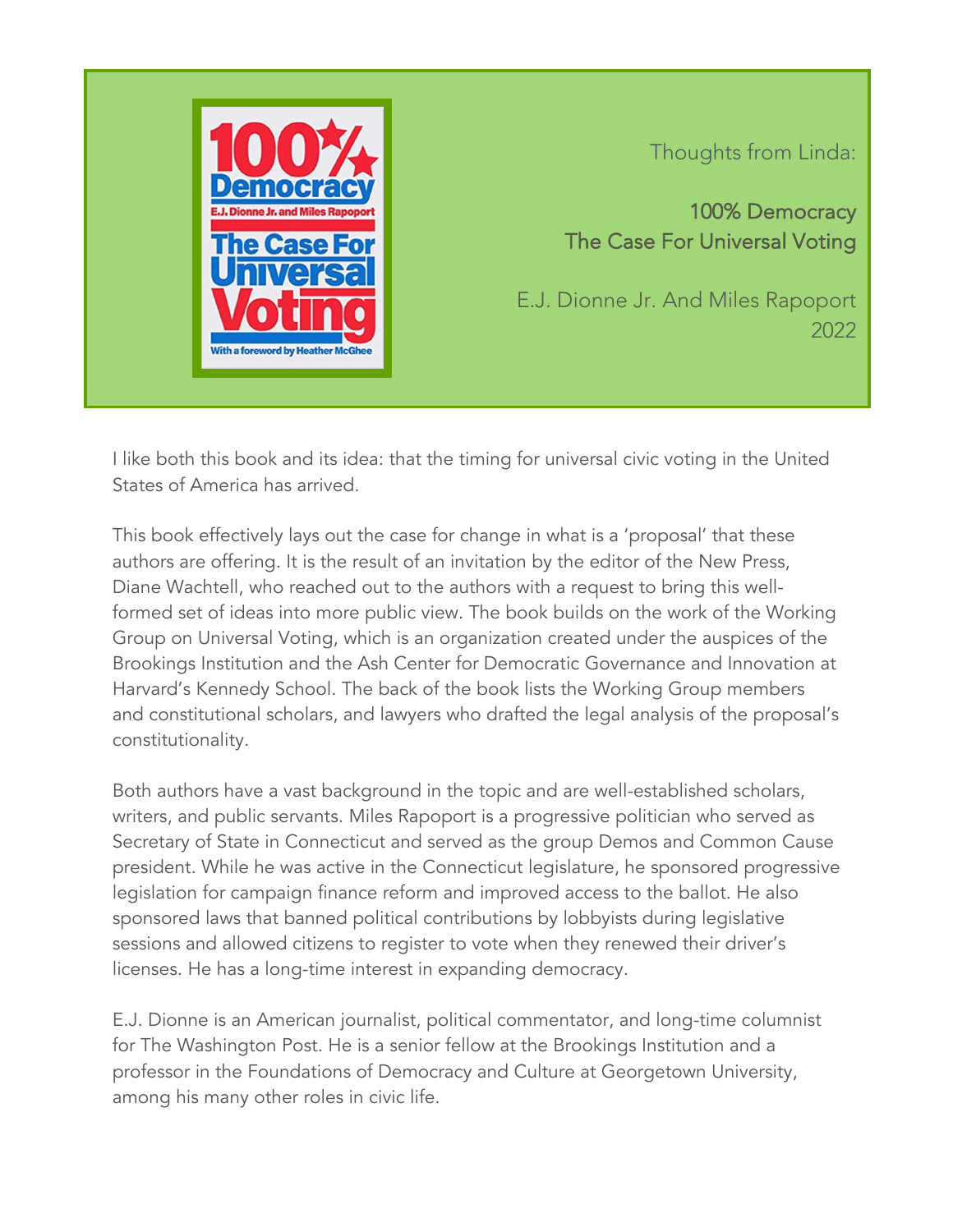The book lays out the context in which this proposal exists, noting many of the issues raised by the most recent election cycle of 2020, but it also takes us back to the history of how we reached our current state. The election of 2020 brought out a robust historic turnout in the US when 159.69 million Americans voted, representing the highest percentage (as measured by those voters who were eligible to vote) in over 120 years of 67 percent.

In the chapter entitled, "What if We Gave and Election and Everybody Came?" they explain that the book's title refers specifically to an aspiration that every American should be guaranteed the right to vote with ease and without obstruction and that voting would be taken as a public responsibility of all citizens, in a similar way that jury duty operates today. They are careful to point out that they propose 'mandatory participation' not 'mandatory voting.' The distinction is an important one. The idea is not a new one, and in fact, it has been a practice in Australia for over 100 years, with great success.

In the chapter entitled "Democracy Sausages, Required Voting, and High Turnout," they explain the example of Australia's approach, noting the successes, challenges, and some nuances of the experience. The law calls for universal voting with a small fine for those who do not comply. It is compulsory for Australians over the age of 18 to vote. In some states, voters are automatically enrolled upon their birthdays, but it is also possible to register at a wide range of places, including post offices. People register, and today, 96.6% of all eligible voters are registered. They hold Federal elections every three years and make it quite easy (and fun, in typical Aussie style) by holding elections on Saturday. They allow early voting and voting by mail. The government provides mobile voting teams for individuals unable to travel or live in quite remote areas. On election day, citizens can vote at any polling place in their home state or territory. They offer online tutorials for first-time voters and others so that it is an easy process. The election administration (like the US) is non-partisan. In short, they offer an excellent model of efficiency and an instructive approach to the universality of this responsibility. Democracy is alive and well there, as turnouts consistently exceed 90% year in and out.

There are 26 other countries around the world where the idea of universal civic duty voting is in place.

We should also note that we learned the value of the secret ballot from Australia, where the states of Victoria and South Australia adopted the practice in 1856. While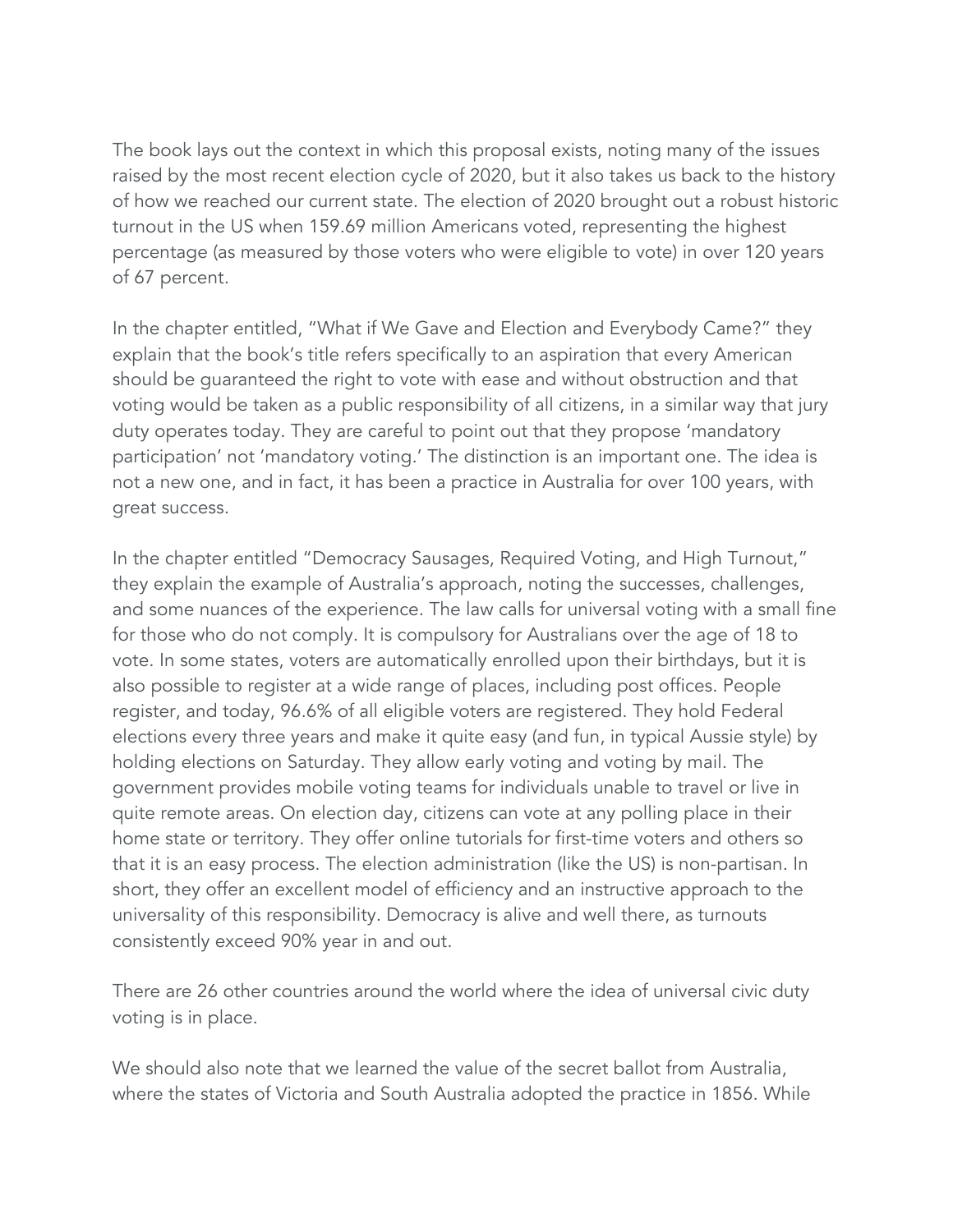early resistance to the secret ballot was fierce in the US, reformers ultimately prevailed, and Massachusetts was the first to adopt the idea in 1888. The terms "Australian ballot" and "Massachusetts ballot" became synonymous. By 1896, 39 out of the 45 states in the US had adopted this practice.

The premise of the approach revolves around the promise of "we the people," as reflected in the Preamble to the US Constitution. The idea is that universal civic duty voting would give us a system in which everyone would count, and the people who represent us would have to speak to all of us, not just the curated few that can swing an election when only 60% of those eligible to vote actually do.

The theory is that percentages of poor people, young people, and those of color would join the process immediately if this were adopted, reflecting the actual world of America today. Additionally, all jurisdictions would have incentives to institute what the authors call "Gateway Reforms," which, much like the practices of Australia, would make voting more convenient and allow citizens to fulfill their new legal responsibilities. Expectations are that schools and businesses would commit to a new wave of civic education and support. The nature of political campaigns would change. While today, much money is spent on finding "your base" and catering to them, the 100% solution would cause a broader focus and demand an appeal to all. Young people could get into the voting practice early, and over time, this practice would become a part of 'how we do things' in our culture, like jury duty, paying taxes, and answering census questions every decade.

The authors realize that this is a new idea for many, and when surveyed, only 25% of Americans currently say they would 'support' such a practice. They outline the rationale supporting the proposal's constitutionality and reasons for resistance, showing how each could be overcome. The key arguments against this are 1. The idea that this abridges the First Amendment, 2. That 'ignorant voters' should not have these rights (a clearly anti-democratic idea, but one voiced today), 3. That enforcement would be difficult and not equitable.

Finally, they take the reader through a plan for getting from here to there, illustrating how a bill could proceed and even giving an example of a text of a Connecticut bill introduced in 2021 by State Senator Will Haskell.

The authors quote President Abraham Lincoln's 1862 declaration: "The dogmas of the quiet past are inadequate to the stormy present. The occasion is piled high with